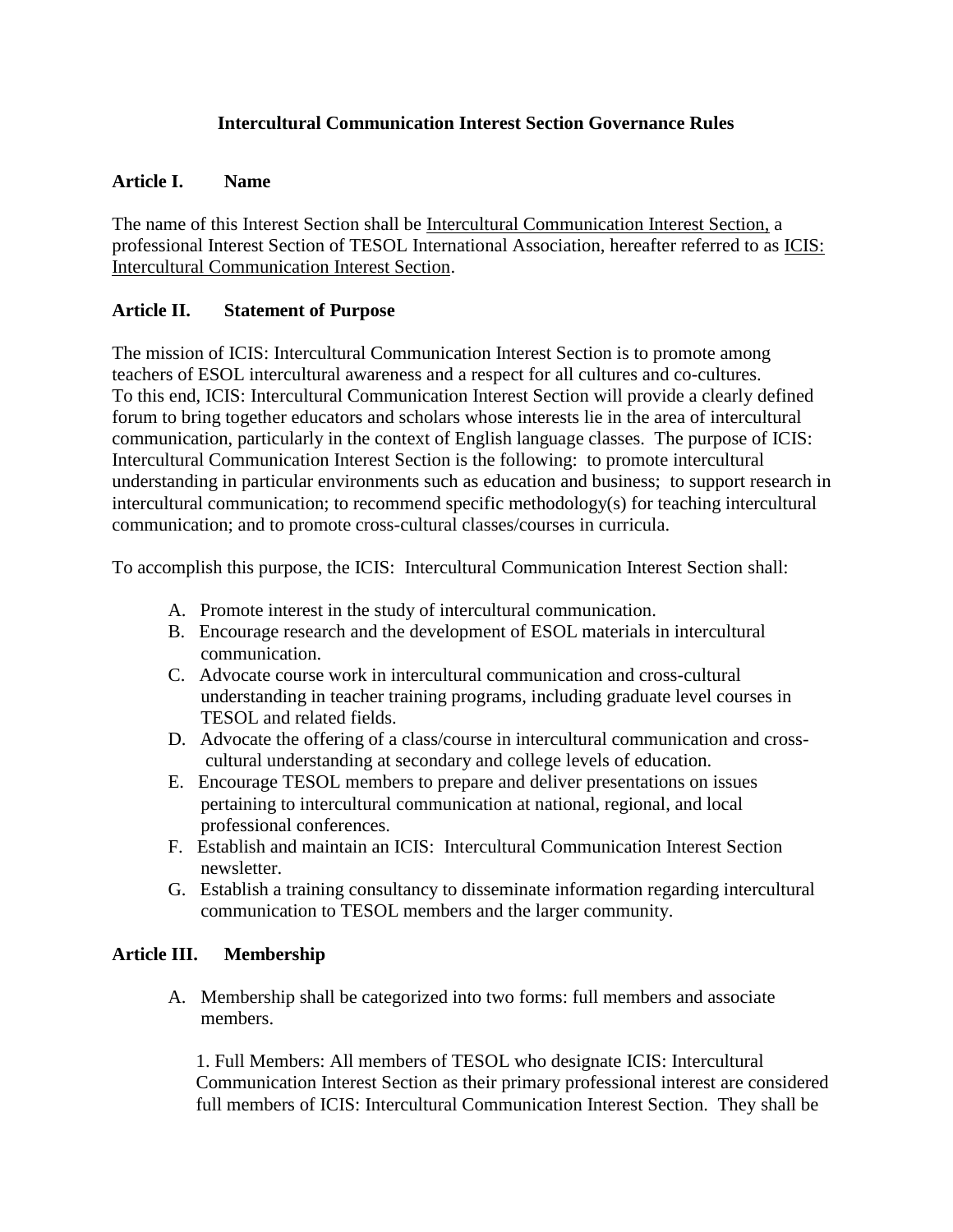entitled to one vote in any open meeting of ICIS: Intercultural Communication Interest Section or in any open (e)mail ballot it conducts.

2. Associate Members: Members who designate ICIS: Intercultural Communication Interest Section as a secondary professional interest shall be associate members without vote.

# **Article IV. Meetings and Quorum**

- A. An annual business (open) meeting for all members shall be held at TESOL's Annual Convention for the purposes of conducting business and disseminating information. The time and location of the meeting shall be determined by the TESOL Director in charge of the Annual Convention Program.
	- 1. For conducting business, 10 primary members of ICIS: Intercultural Communication Interest Section shall constitute a quorum.
	- 2. Business to be conducted shall include the ratification of the ICIS: International Communication Interest Section delegates to the Interest Section Council, discussion of possible activities, special presentations, and other issues of importance for the upcoming year.
	- 3. Minutes of the business (open) meeting shall be kept for submission to TESOL along with the annual report of ICIS: intercultural Communication Interest Section.
- B. A planning meeting for the ICIS: Intercultural Communication Interest Section shall be held during TESOL's Annual Convention. The time and location of the meeting shall be determined by the TESOL Director in charge of the Annual Convention Program.
- C. The business of the ICIS: Intercultural Communication Interest Section may be conducted during the year between TESOL's Annual Conventions by such means as mail, telephone, fax, e-mail and other methods of communication, as preferred.
	- 1. A quorum for conducting business by the Officers and Steering Committee shall be a majority  $(1/2)$  of the participating members.
	- 2. A quorum for conducting any open business of the ICIS: Intercultural Communication Interest Section members shall be 20.

# **Article V. Officers and Steering Committee**

- A. The Officers shall be a Chair, Chair-elect, Immediate Past Chair, and Secretary/Historian.
	- 1. The term of office shall be from the close of one annual TESOL Convention until the close of the next annual Convention. Officers appointed to fill a vacancy shall take office upon their acceptance.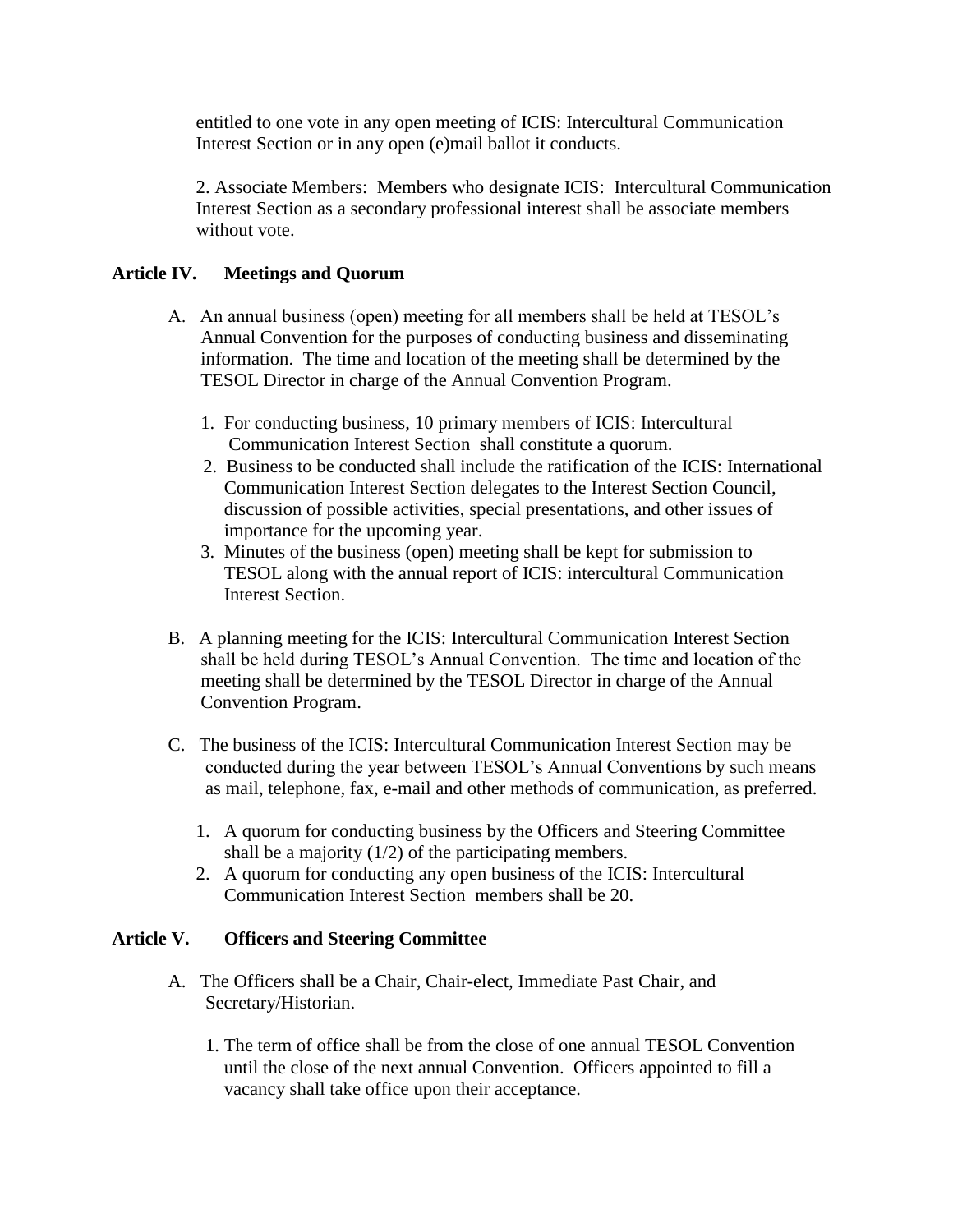- 2. The Chair, Chair-elect, and Immediate Past Chair shall each hold chair for one year. At the end of the term, the Chair-elect shall become the Chair. The Chair shall become the Immediate Past Chair.
- 3. The Secretary/Historian shall hold office for two years.
- 4. Officers and Committee Members must be voting members of the ICIS.
- B. Nomination, election, and filling of vacancies shall be as specified in Article VI.
- C. The duties of the Officers shall be as follows:
	- 1. Chair

General Duties:

- a. Assumes responsibility for the functioning of ICIS: Intercultural Communication Interest Section.
- b. Works with the Interest Section Coordinating Committee throughout the year depending on issues relating to the needs of the Interest Sections, including developing policies and positions for consideration by the Board of Directors.
- c. Provides telephone numbers and addresses of current ICIS: Intercultural Communication Interest Section leaders to TESOL Central Office throughout the term.
- d. Monitors the section's operating budget with the Director of Field Services.
- e. Oversees intra-section communication and participates in inter-section communication throughout the year.
- f. Manages special requests of ICIS: Intercultural Communication Interest Section or TESOL membership. Works with the Director of Field Services to fulfill information requests.
- g. Keeps Chair-Elect informed of activities.
- h. Appoints members of all ICIS: Intercultural Communication Interest Section committees, upon budget approval or other authorizations by the Steering Committee.
- i. Authorizes expenditures and payments to be made in accord with the approved budget or other authorizations by the Steering Committee.
- j. Submits an annual report of activity to the Director of Field Services.
- k. Serves as a voting ex-officio member of the Steering Committee.
- l. Brings policy issues to the attention of the Steering Committee for their advice.

# Convention Duties:

- m. Serves as a member of the TESOL Program Committee. Consults with Second Vice President to ensure Interest Section Representation on the convention program.
- n. Administers refereeing of convention proposals for the section.
- o. Plans section activities during the convention with the Chair-elect.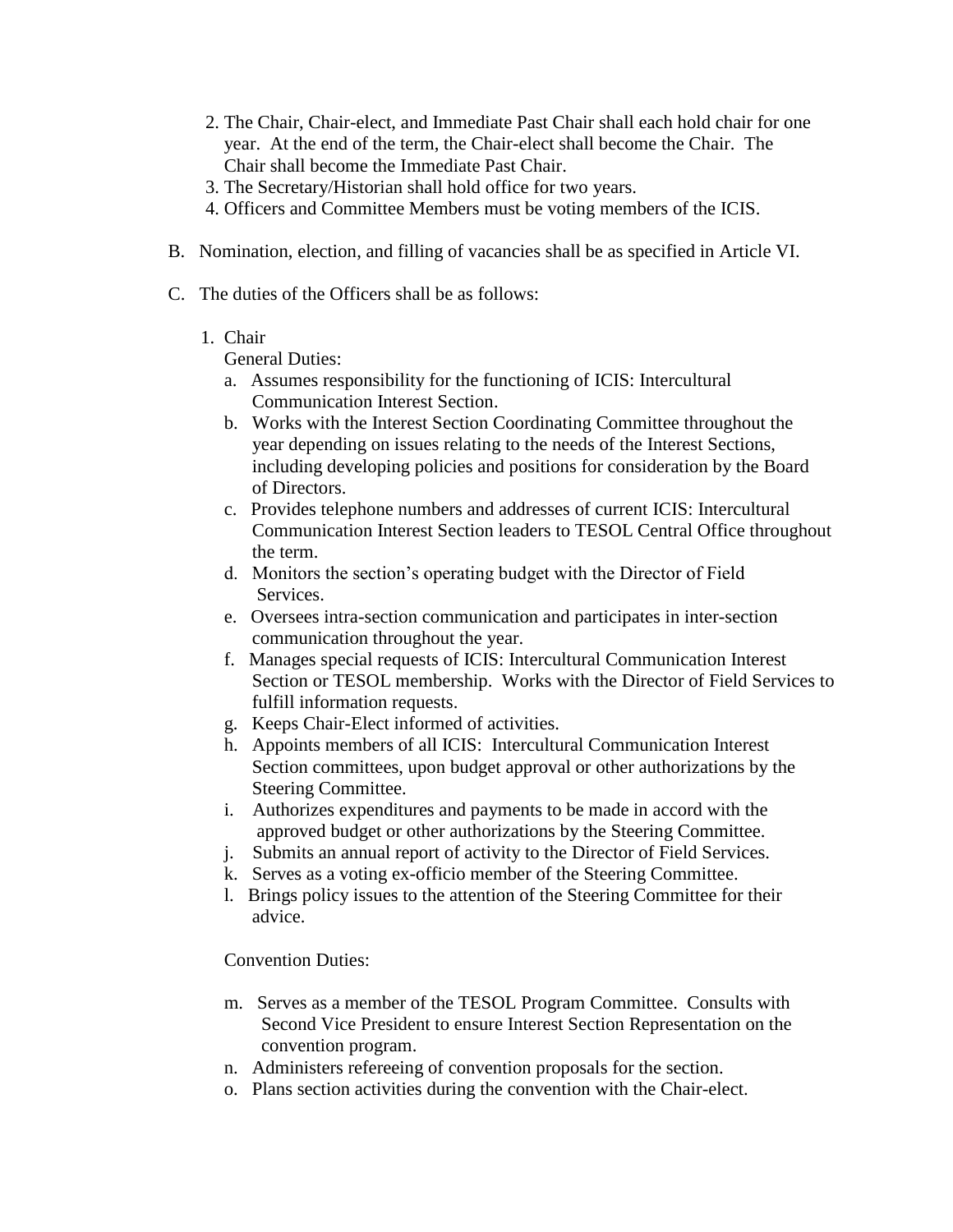- p. Attends scheduled section meetings at the convention (IS Leaders' Working Meeting, Open Meeting, Council Meeting, IS Annual Planning Meeting).
- q. Serves as ICIS delegate to the Interest Section Council.
- r. Conducts annual Open Meeting of ICIS.
- s. Prepares a report on the year's activities to ICIS: Intercultural Communication Interest Section membership at the open meeting.
- 2. Chair-elect
	- a. Conducts an evaluation of the ICIS: Intercultural Communication Interest Section program offered at the annual TESOL Convention and submits a report to the Steering Committee within 60 days after the Convention. This report could include recommendations for changes to be made the following year.
	- b. Prepares, in cooperation with the Chair and the Second Vice President of TESOL, ICIS's segment within the general TESOL convention program, including the academic and Intersections.
	- c. Generally assists the Chair in carrying out his/her responsibilities and performs other duties assigned by the Chair.
	- d. Serves as a voting ex-officio member of the Steering Committee.
	- e. Serves as an ICIS: Intercultural Communication Interest Section Delegate to the annual Interest Section Council meeting, if membership is adequate to warrant two representatives.
- 3. Immediate Past Chair
	- a. Assumes the duties of the Chair should the Chair be unable to serve the remainder of her/his term.
	- b. Assists and advises the Chair and Chair-elect in their duties.
	- c. Serves as an ICIS: Intercultural Communication Interest Section Delegate to the annual Interest Section Council meeting, if membership is adequate to warrant three representatives
	- d. Serves on and chairs the ICIS: Intercultural Communication Interest Section Nominating committee.
	- e. Serves as a voting ex-officio member of the Steering Committee.
	- f. Coordinates communication and liaison with Affiliate ICIS sections.
- 4. Secretary/Historian
	- a. Prepares the minutes of the annual business (open) meeting and the meeting of the Steering Committee.
	- b. Distributes the minutes to the Steering Committee members within 60 days after the business (open) meeting for approval and subsequent entry into the permanent record of ICIS: Intercultural Communication Interest Section. The minutes are also submitted to the Central Office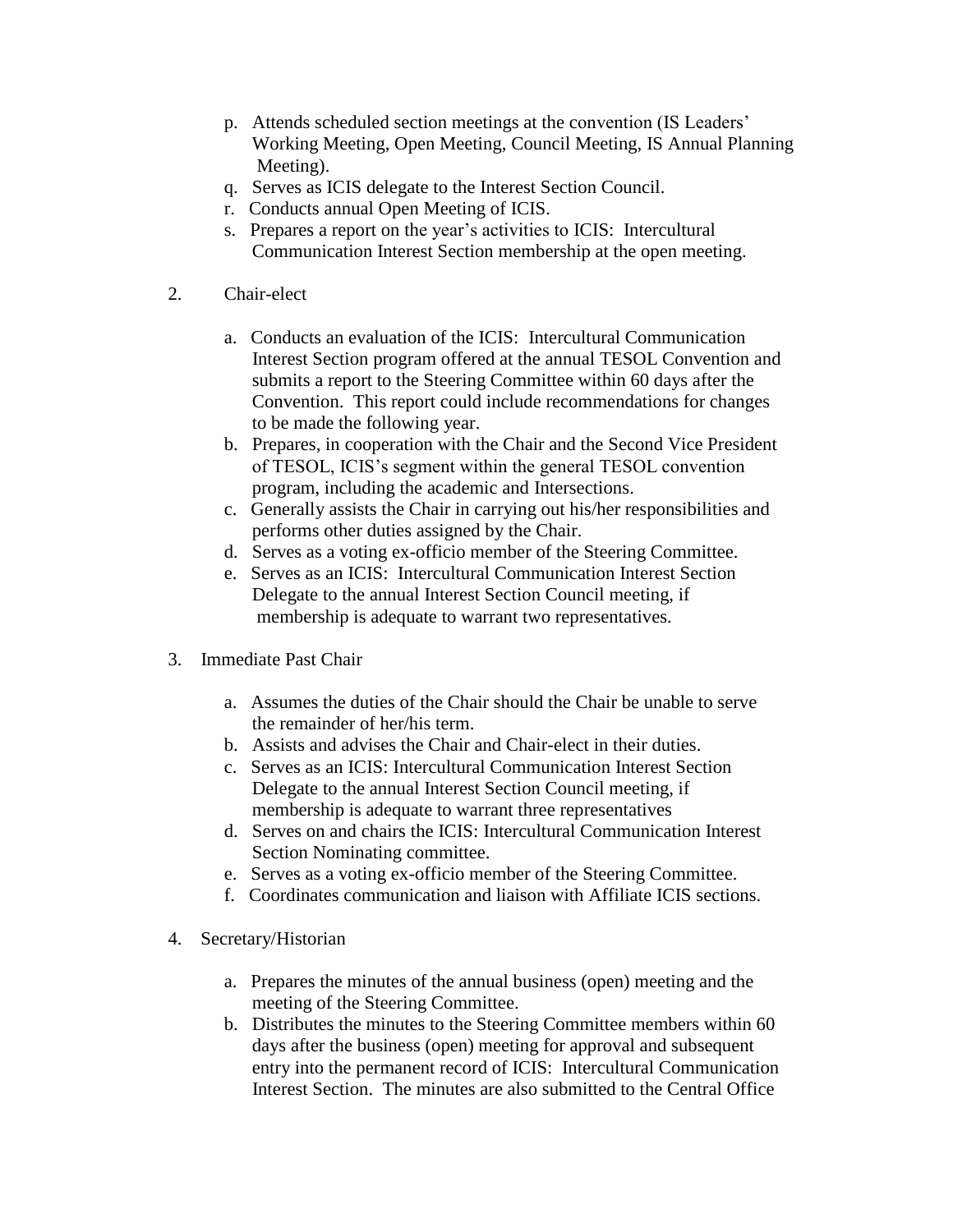with the ICIS: Intercultural Communication Interest Section annual report.

- c. Prepares for distribution a list of the names, addresses, and professional positions of the Offices, Steering Committee, Section Council Representatives, and committees.
- d. Prepares true copies of the Governing Rules, resolutions, and authorizations of expenditures for transmittal to appropriate persons or files.
- e. Supervises the maintenance of ICIS: Intercultural Communication Interest Section permanent records and archives, arranges for the appropriate display of the ICIS records and archives at the annual TESOL Convention, and maintains the ICIS Governing Rules, keeping them current and distributing them as directed by the Chair.
- f. Assists the other officers and committees in carrying out their responsibilities and performs such additional duties as assigned by the Chair.
- g. Serves as a voting ex-officio member of the Steering Committee.
- D. The ICIS: Intercultural Communication Interest Section Steering Committee shall consist of the Officers, Member/s-at-Large, Newsletter Editor(s), Community Manager, Committee Chairs, ICIS TESOL Board Member, if one is currently serving, and ex-officio members.
	- 1. Members-at-Large of the Steering Committee shall hold office for 2 years. The term of office shall begin at the close of the annual TESOL Convention. The term of the retiring member of the Steering Committee shall end at the close of the annual TESOL Convention during the year of retirement.
	- 2. The Steering Committee shall meet at least once during the annual TESOL Convention and before the annual business (open) meeting.
	- 3. So far as practicable, the membership of the Steering Committee shall represent the professional interests and geographic diversity of the IS.
	- 4. Minutes of the Steering Committee meetings and record of its actions shall be available to the membership.
	- 5. The duties of the Steering Committee are:
		- a. Determines policies for the operation of ICIS: Intercultural Communication Interest Section.
		- b. Conducts long-range planning for the ICIS: Intercultural Communication Interest Section, developing projects and programs as necessary to achieve the goals of TESOL and ICIS: Intercultural Communication Interest Section.
		- c. Supports the Chair and Chair-elect in efforts to obtain close liaison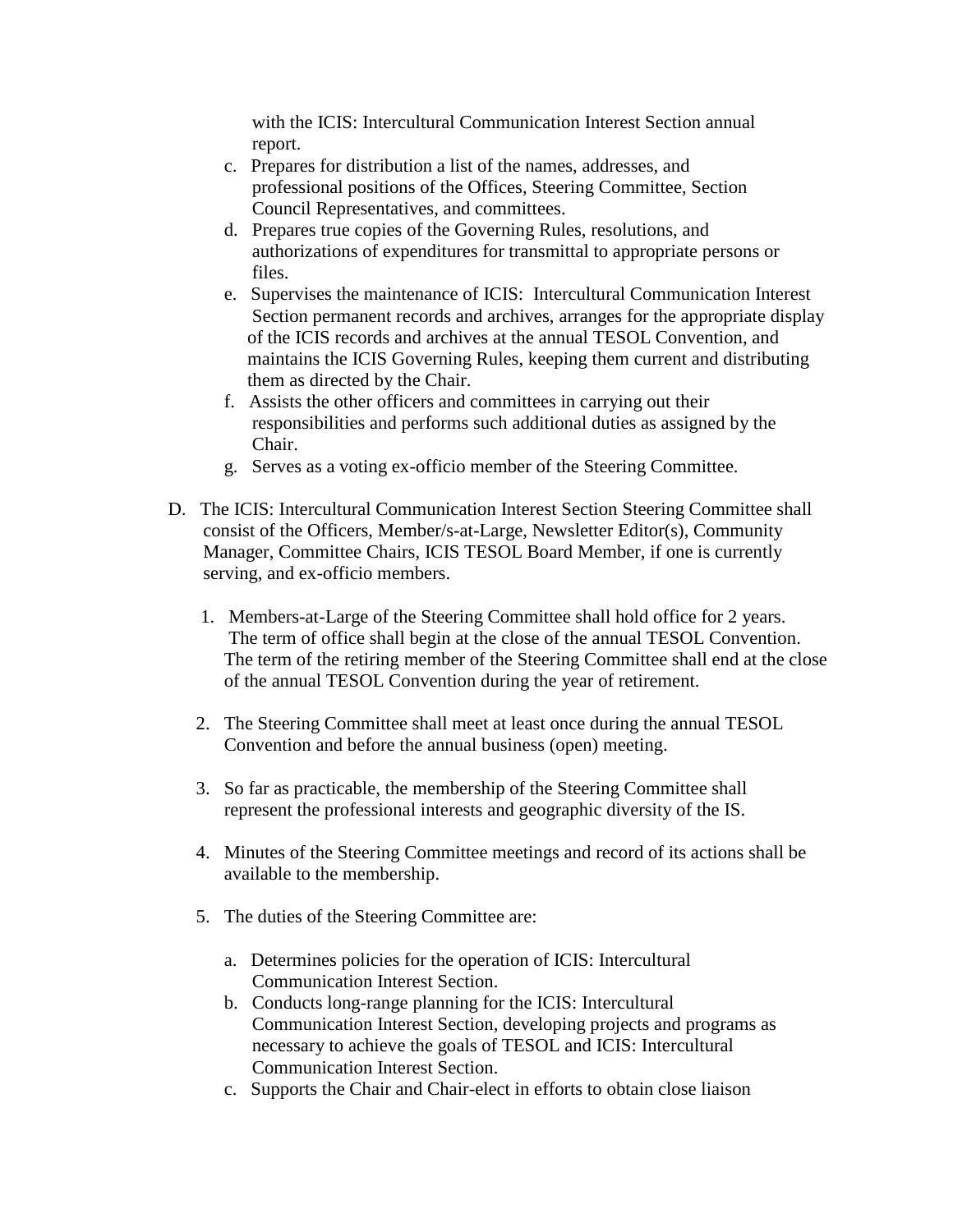with the other TESOL groups and other professional organizations having similar concerns.

- d. May establish committees, giving them specific direction and instructions. Approves the appointments of all members by the Chair.
- e. Appoints the Editor/s of the IS newsletter.
- f. Approves the Budget and authorizes additional expenditures, with the advice and consent of the TESOL Board of Directors or the TESOL Executive Director.
- g. Receives reports from the officers, committees, the Section Council Representative(s), and the TESOL Board of Directors Representative (if one is currently serving).
- h. Works to increase involvement of members in ICIS: Intercultural Communication Interest Section events and tasks, to foster potential leadership among members.
- E. Appointed Steering Committee Members
	- 1. Newsletter Editor/Coeditors
		- a. The ICIS: Intercultural Communication Interest Section Newsletter Editor/Coeditors will be appointed by the Steering Committee for a 2 year term. The term of office shall be from the close of the TESOL Annual Convention following appointment until the close of the Annual Convention in the year of retirement.
		- b. The Editor/Coeditor will direct the publication of the ICIS: Intercultural Communication Interest Section newsletter.
		- c. The Editor/Coeditor will be responsible for liaison with editors of TESOL Matters, TESOL Journal, TESOL Quarterly, affiliate newsletters, and other Interest Section newsletters.
		- d. The Editor/Coeditor will serve as Chair of the Publications Committee.
		- e. The Editor/Coeditor will submit to the Chair a budget for the coming fiscal year, to be incorporated into the annual budget prepared by the Chair and approved by the Steering Board.
		- f. The Editor/Coeditor will make an annual report to the Steering Committee.
	- 2. Community Manager
		- a. The ICIS: Intercultural Communication Interest Section Community Manager will be appointed by the Steering Committee for a 2-year term. The term of office shall be from the close of the TESOL Annual Convention following appointment until the close of the Annual Convention in the year of retirement.
		- b. The Community Manager will coordinate the ICIS: Intercultural Communication Interest Section online community and communication needs of the ICIS community in consultation with the ICIS: Intercultural Communication Interest Section Officers, Steering Committee, interest section membership and with TESOL.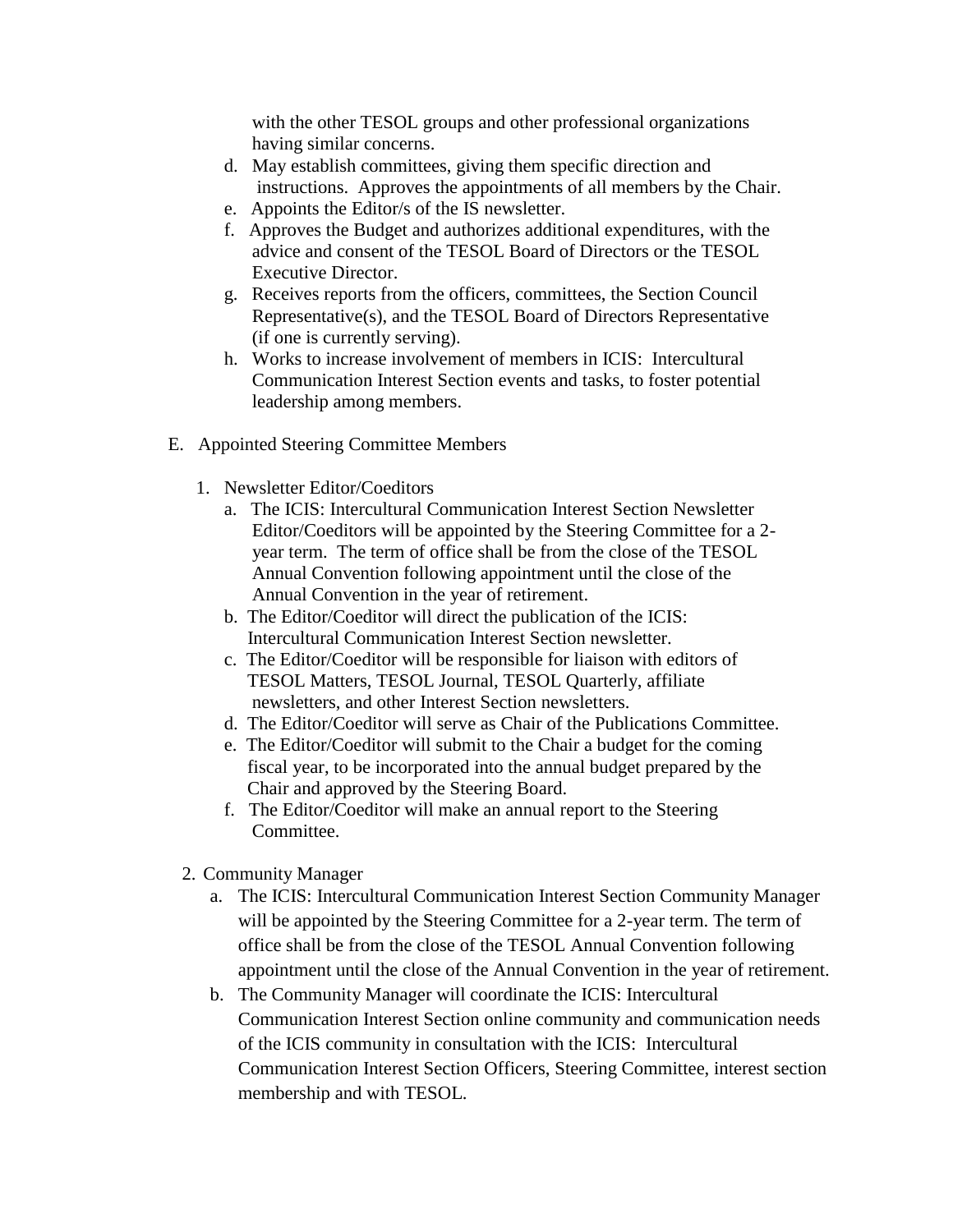- c. The Community Manager will be responsible for directing initiatives to streamline communication approaches among the ICIS: Intercultural Communication Interest Section membership, to promote the ICIS: Intercultural Communication Interest Section mission within TESOL and to engage members in ICIS activities.
- d. The Community Manager will make an annual report to the Steering Committee.

# **Article VI. Nominations, Elections, and Vacancies**

- A. Elected members of the Steering Committee and Nominating Committee may not serve consecutive terms. Outgoing Steering Committee members may serve on the next year's nominating committee.
- B. The Nominating Committee will poll the membership for nominations and then
	- 1. Nominate candidates for the office of Chair-elect and Secretary/Historian.
	- 2. Nominate not more than three candidates to replace each retiring Steering Committee member-at-large, so far as practicable, preserving the distribution provided for in Article V.D.3
	- 3. Nominating candidates, as needed, for positions on the TESOL Board of Directors and the TESOL Nominating Committee. The nominee(s) will be identified/selected by the ICIS membership at large by ballot at the Open Meeting during the annual convention. The nominee's(s') name gets forwarded to the TESOL Nominating Committee by the Secretary/Historian no later than 30 days after the close of the annual convention. The TESOL Nominating Committee in turn will select the IS individuals to stand for the all-TESOL election.
	- 4. Nominate candidates for positions on the ICIS Nominating Committee, so far as practicable, preserving the distribution provided for in Article V.D.3.
- C. It will be the policy to elect officers, Steering Committee, members-at-large, and Nominating Committee by e-mail or online ballot. In online ballots all members are entitled to vote. A simple majority of all ballots returned within the time designated, not to be less than 60 days from the date of posting, shall constitute an election.
- D. Elections will be determined by a majority of the votes returned by an announced date prior to the beginning of the Annual TESOL Convention. A candidate receiving the highest number of votes for a position will be elected. A tie will be broken by the Steering Committee.
- E. If the office of Chair becomes vacant, the Immediate Past Chair will complete the term.
- F. If the office of the Chair-elect or Secretary/Historian, or member-at-large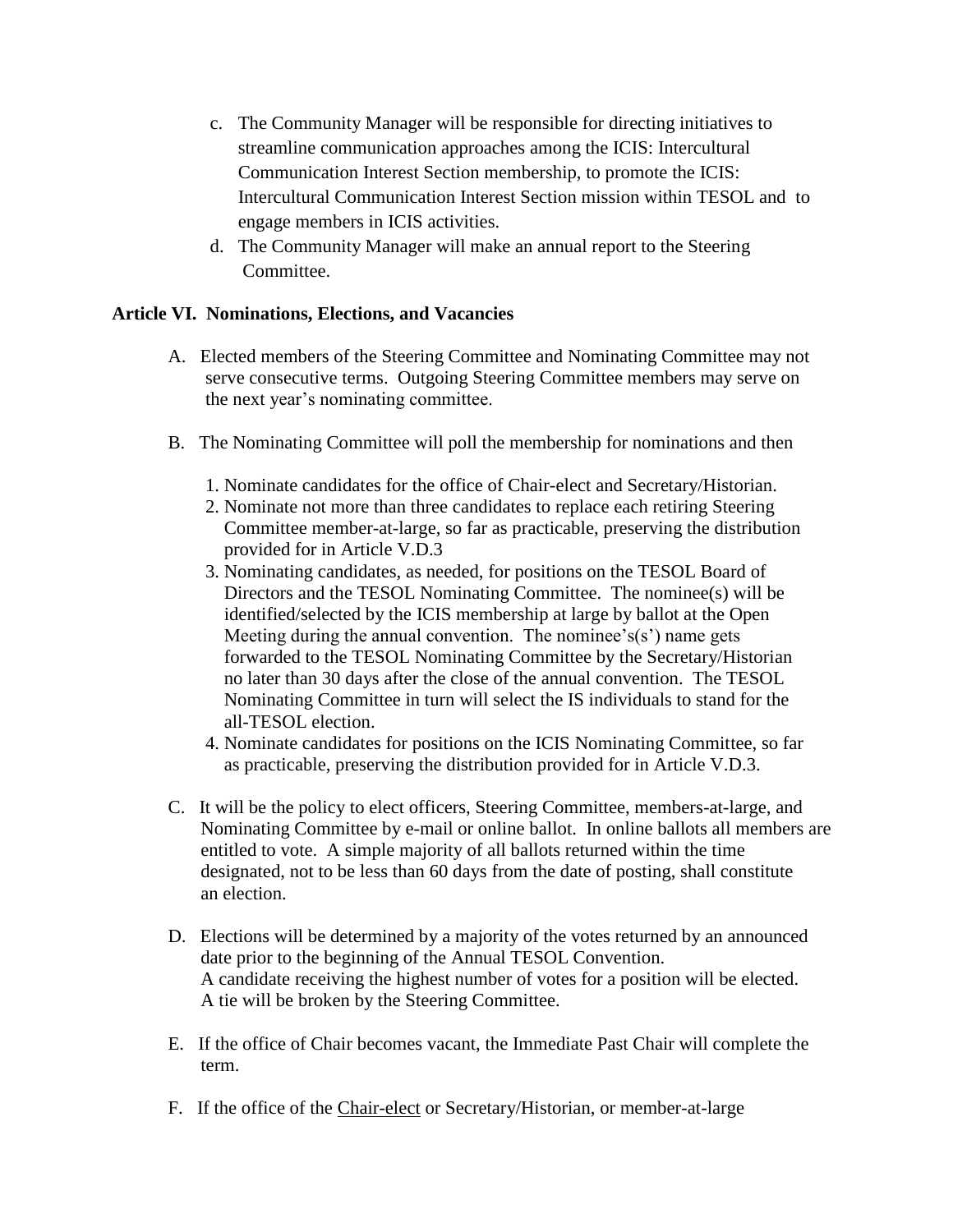becomes vacant, the Chair, in consultation with the other Officers, shall make appointments effective immediately and until the next annual election, and shall notify the Nominating Committee to include candidates for all vacant positions at the next annual election.

- G. If the office of the newsletter editor becomes vacant, the Chair, in consultation with the other Officers, shall make a temporary appointment until a regular search can by completed and a candidate approved by the Steering Committee.
- H. In the event a delegate to the Interest Section Council is unable to attend the annual Council meeting, the Chair, in consultation with the other officers, shall designate an alternate and inform the Central Office. The selection of an alternate shall be ratified at the annual business (open) meeting.
- I. Any officer, Steering Committee Member, Editor, or appointed committee member may be removed from office for good cause by TESOL's Executive Committee with a concurrence by a three-fourths (3/4) vote of the Steering Committee. Good cause shall consist of malfeasance, misfeasance, or nonfeasance.

## **Article VII. Authority**

- A. The authority for governance and maintenance of ICIS: Intercultural Communication Interest Section is based upon the following: TESOL Bylaws, the Standing Rule for Interest Sections (No. XI), the Handbook for Interest Section Leaders, and policies and procedures established by the TESOL Board of Directors. These Governing Rules shall not be in conflict with any of the foregoing documents or actions.
- B. Robert's Rules of Order, Newly Revised (1990) shall serve as the authority for the conducting of business of ICIS: Intercultural Communication Interest Section.

#### **Article VIII. Maintenance, Probation, and Dissolution**

- A. The procedure for maintenance of ICIS: Intercultural Communication Interest Section shall be as specified in Standing Rules XI, namely:
	- 1. It shall retain at least 100 primary members, averaged over three years.
	- 2. It shall hold a business (open) meeting and a planning meeting at each Annual Convention of TESOL.
	- 3. It shall send the required number of delegates to the Interest Section Council meeting each year at the Annual Convention of TESOL.
	- 4. It shall hold additional meetings of the Steering Committee as necessary.
	- 5. It shall submit to the Board of Directors through the Field Services Director, an annual report of its activities, including a copy of the minutes of its business meeting/s at the Annual Convention of TESOL.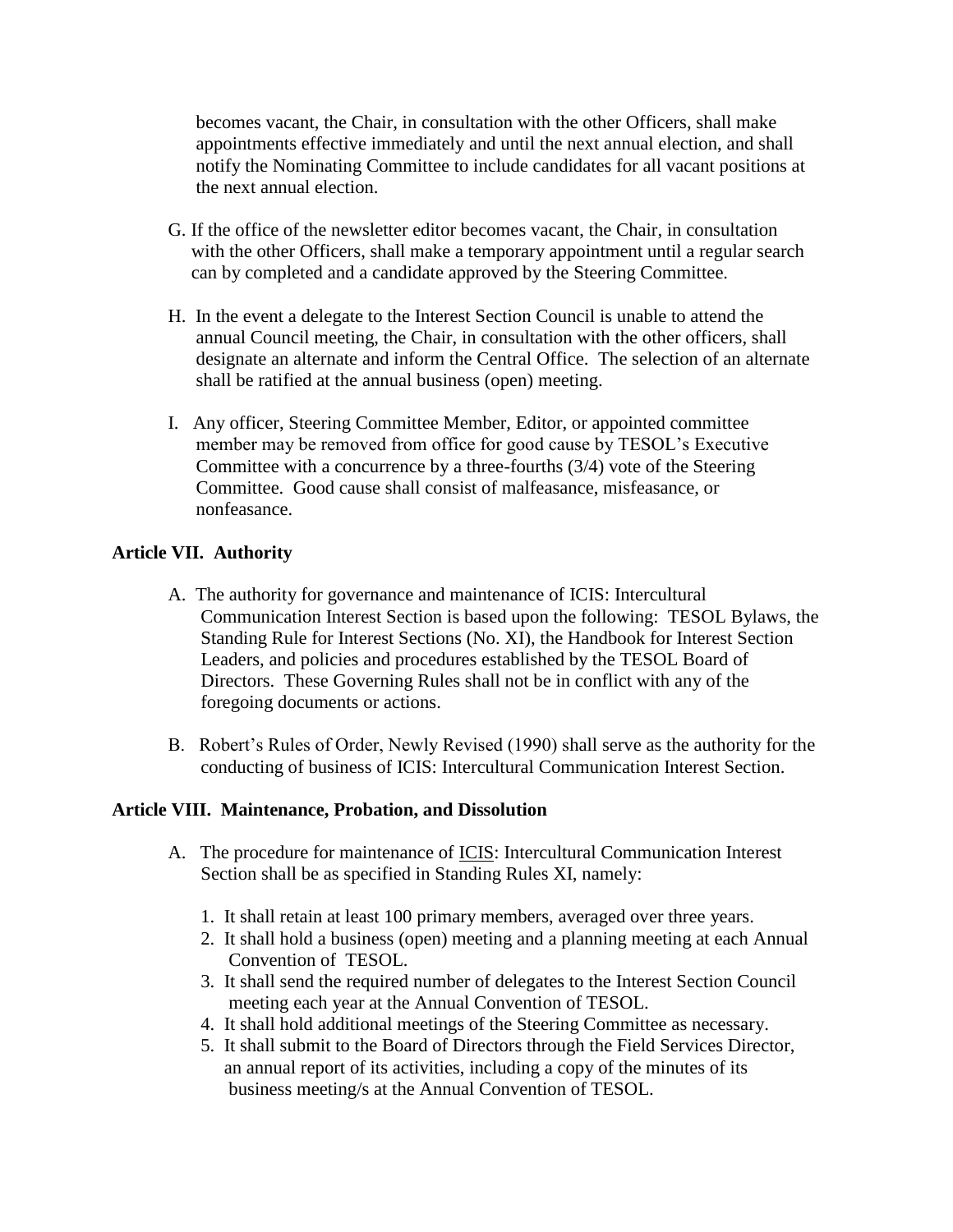- 6. It shall present workshops, papers, etc. at the Annual Convention of TESOL and offer other services to its members.
- B. Procedures for placing ICIS: Intercultural Communication Interest Section on probation or for the dissolution of ICIS: Intercultural Communication Interest Section shall be specified in Standing Rule XI, namely:
	- 1. The Secretary of TESOL shall place ICIS: Intercultural Communication Interest Section on one-year probation if for two consecutive years ICIS: Intercultural Communication Interest Section has failed to meet two or more of the requirements for maintenance of Interest Sections.
	- 2. The Secretary of TESOL shall dissolve ICIS: Intercultural Communication Interest Section if, at the end of the one-year probationary period, ICIS: Intercultural Communication Interest Section has failed to meet two or more of the requirements for maintenance of Interest Sections.
	- 3. The current Chair of ICIS: Intercultural Communication Interest Section may request that ICIS: Intercultural Communication Interest Section be dissolved by writing a letter to the Secretary of TESOL requesting dissolution for such reasons as lack of volunteer leadership and support in planning the TESOL Annual Convention program. The Secretary, through the IS Coordinating Committee, shall recommend action to the Board of Directors who shall act on the recommendation at its next scheduled meeting.

# **Article IX: Amendments**

These Governing Rules may be amended by a majority vote of the ICIS: Intercultural Communication Interest Section members who participate in the voting, provided written notice of the proposed change/s has been given to the membership at least 30 days prior to the vote, or by a three-fourths (**3/4**) of the members voting if no such notice has been given. A quorum is required for the amendment to take effect.

# **Article X. Committees**

- A. Standing Committees
	- 1. Nominating Committee
		- a. The Nominating Committee shall comprise 5 elected members. In the event that a member cannot serve, the Chair of ICIS: Intercultural Communication Interest Section shall appoint a replacement after consultation with the other Officers.
		- b. The Chair of the Nominating Committee shall be the Immediate Past Chair.
		- c. The Nominating Committee shall prepare a slate of candidates for the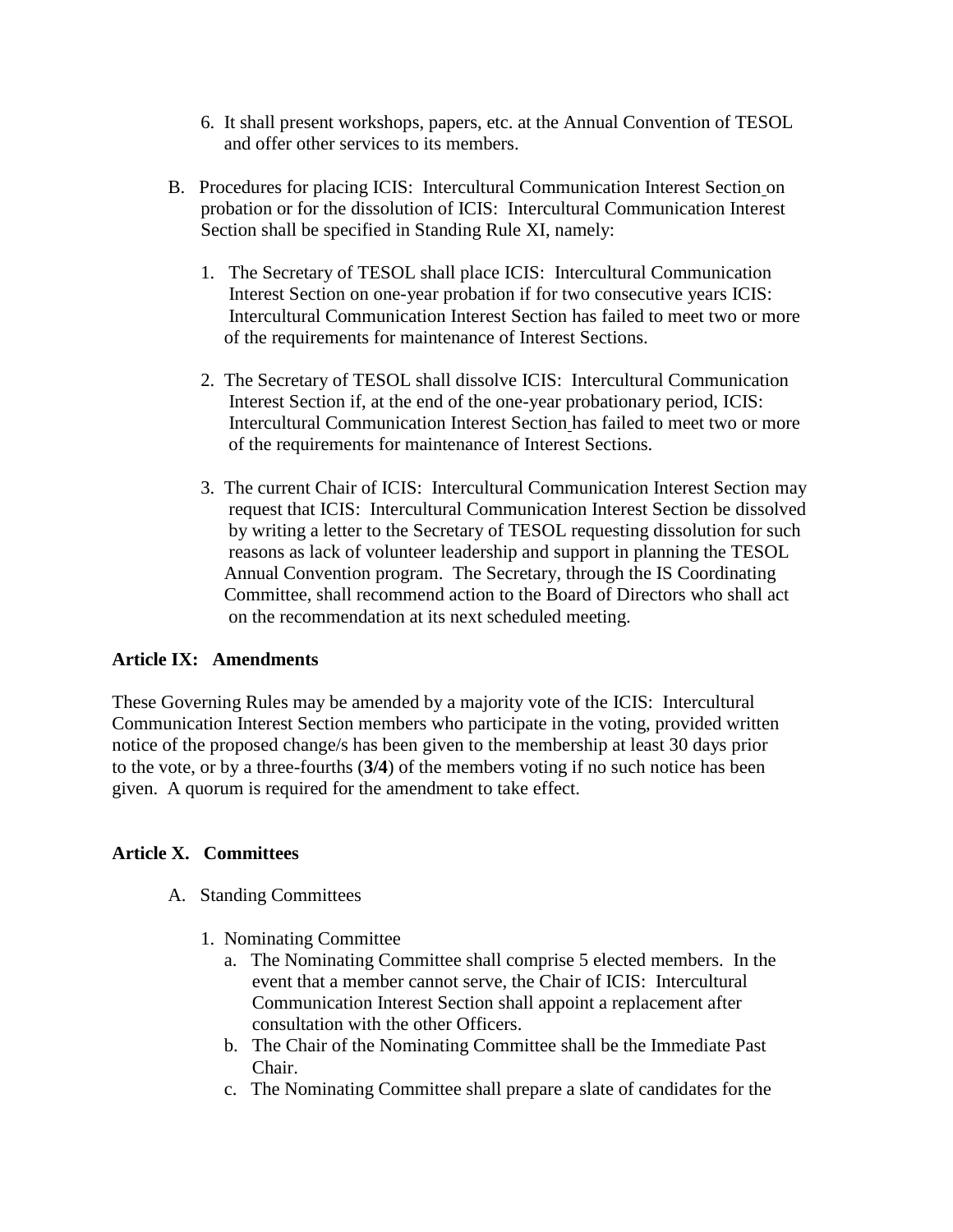annual election as specified in Article VI.

- 2. Publications Committee
	- a. The Publications committee shall comprise 2-5 members. The members shall be appointed by the Chair, in consultation with the Editor/Coeditor and the other officers.
	- b. In the event that a member cannot serve, the Chair shall appoint a replacement after consultation with the other Officers.
	- c. The Publications Committee shall provide direction for all ICIS: Intercultural Communication Interest Section publications, including the newsletter.
- B. Ad Hoc Committees
	- 1. The Chair, in consultation, with the other Officers, shall appoint Ad Hoc Committees, as needed, to accomplish certain tasks.
	- 2. The number of committee members and length of committee service shall be determined by the Officers.

## **Article XI. Publications**

- A. ICIS: Intercultural Communication Interest Section shall publish a newsletter, a periodical devoted to the special interests of this Section and not competing with any of the official publications of TESOL.
- B. Guidelines and policies for the newsletter shall be developed by TESOL. Additional guidelines and policies, not in conflict with TESOL guidelines and policies, shall be developed by the Editor/Coeditor in consultation with the Publications Committee and approved by the Officers.
- C. A Publications Committee, chaired by the Editor/Coeditor, shall consist of **2-5** additional members recommended by the Editor and approved by the Officers. The term of office shall be **2** years. Responsibilities of this committee shall include:
	- 1. Recommending policies, guidelines, and matters related to all ICIS: Intercultural Communication Interest Section publications to the Steering Committee.
	- 2. Providing advice and assistance to the TESOL Matters IS column editor for ICIS: Intercultural Communication Interest Section.
	- 3. Soliciting articles for the ICIS: Intercultural Communication Interest Section newsletter and other TESOL publications.

Prepared by Margaret Coffey, ICIS Chair, January 1997